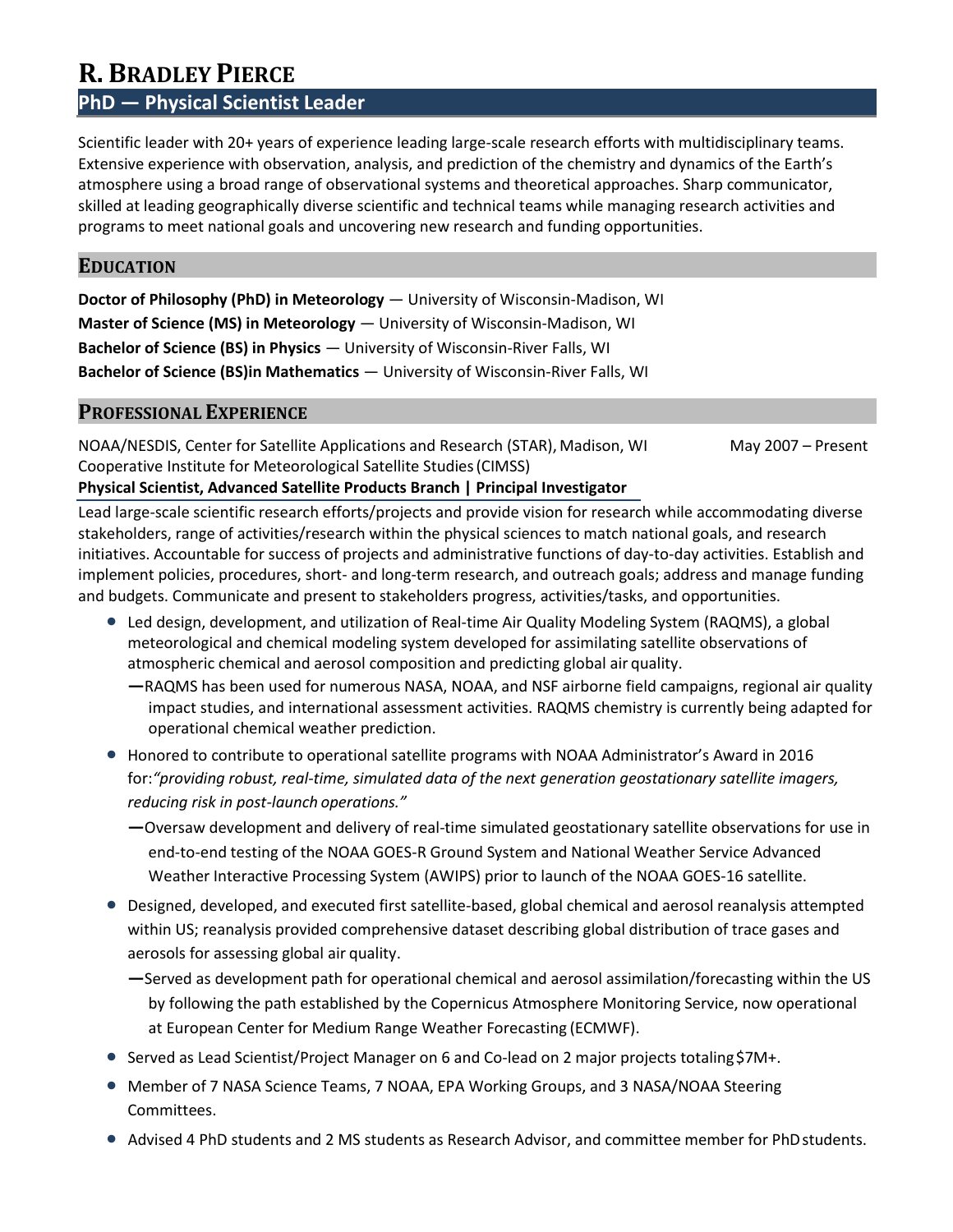#### **Physical Scientist, Advanced Satellite Products Branch | Principal Investigator —**STAR Continued

- Directed team of 40+scientists from NASA, NOAA, EPA, UW-Madison, University of Iowa, University of Minnesota, Wisconsin Department of Natural Resources (WDNR), and Lake Michigan Air Directors Consortium (LADCO) in planning and execution of 2017 Lake Michigan Ozone Study (LMOS2017).
	- **—** Designed campaign to collect field measurements to improve LADCO and EPA modeling in support of State Implementation Planning and addressed persistent violations of the ozone National Ambient Air Quality Standard in the coastal communities around LakeMichigan.
- Co-Led team of NASA, NOAA, NSF, and University scientists in conducting chemical Observation System Simulation Experiments (OSSEs); demonstrated impact of assimilation of hyper-spectral geostationary ozone retrievals on regional air quality predictions in support of NASA's GEOstationary Coastal and Air Pollution Events (GEO-CAPE) Mission Studies –one of the earth observation missions recommended by Nat'l Research Council 2007 Decadal Survey.

**—** Presented results at international Chemical OSSE workshop hosted byECMWF.

#### **Major Projects: Served as Scientific Project Lead (Lead) or Scientific Co-Lead (Co-lead).**

- **Lead:** Proxy Data for Real-time GOES-R Advanced Baseline Imager (ABI) algorithm testing and ground system validation;9-member team from UW-Madison SSEC; **Total Funding** (FY10-FY16) \$2.4M; **Funding Source:** NOAA GOES-R Algorithm Working Group.
- **Co-lead:** GEOstationary Coastal and Air Pollution Events (GEO-CAPE) Urban Observation System Simulation Experiment (OSSE) activities**;** 8-member team geographically dispersed at UW-Madison SSEC, NASA Jet Propulsion Laboratory (JPL), NASA Goddard Space Flight Center, National Center for Atmospheric Research (NCAR), NASA Ames Research Center, and University of Alabama-Huntsville;**Total Funding:**(FY13-FY18) \$1.27M;**Funding Source:** NASA GEOstationary Coastal and Air Pollution Events (GEO-CAPE) Mission Studies.
- **Lead:** 2017 Lake Michigan Ozone Study (LMOS 2017);Team: 40+ participants–principle investigators from NASA, NOAA, EPA, UW-Madison, UW-Eau Claire, University of Iowa, University of Northern Iowa, University of Minnesota, Scientific Aviation; **Stakeholders:** Lake Michigan Air Directors Consortium (LADCO), WI Department of Natural Resources, IL Environmental Protection Agency, MI Department of Environmental Quality, Electric Power Research Institute; **Total Funding:**(FY17) \$1.3M; **Funding Sources:**  NOAA GOES-R Program Office, NASA Airborne Science and GEOstationary Coastal and Air Pollution Events (GEO-CAPE) Mission Studies, EPA Office of Research and Development, National Science Foundation (University Research Groups), and Lake Michigan Air Directors Consortium, Electric Power Research Institute.
- **Lead:** Development of reduced troposphere/stratosphere chemistry algorithms for the NOAA Next Generation Global Prediction System (NGGPS);4-member team from UW-Madison SSEC, NOAA Environmental Modeling Center (EMC) Collaboratorand EMC contract support; **Total Funding:** (FY16-FY18) \$775K; **Funding Source:** NOAA Office of Oceanic and Atmospheric Research (OAR) Research Transition Acceleration Program (RTAP).
- **Lead:** Aura Chemical Reanalysis in support Air Quality Applications; 2-member team; **Total Funding:** (FY14- FY16) \$424K; **Funding Source:** NASA Applied Science Program.
- **Lead:** High Resolution Trajectory-Based Smoke Forecasts using VIIRS Aerosol Optical Depth and NUCAPS Carbon Monoxide Retrievals; 4-member team: UW-Madison SSEC and Science and Technology Corporation (STC) plus, 4 collaborators at NOAA National Weather Service, NOAA National Environmental Satellite, Data, and Information Service, EPA, and STC;**Total Funding:** (FY15-17) \$390K; **Funding Source:** NOAA Joint Polar Satellite System Proving Ground and Risk Reduction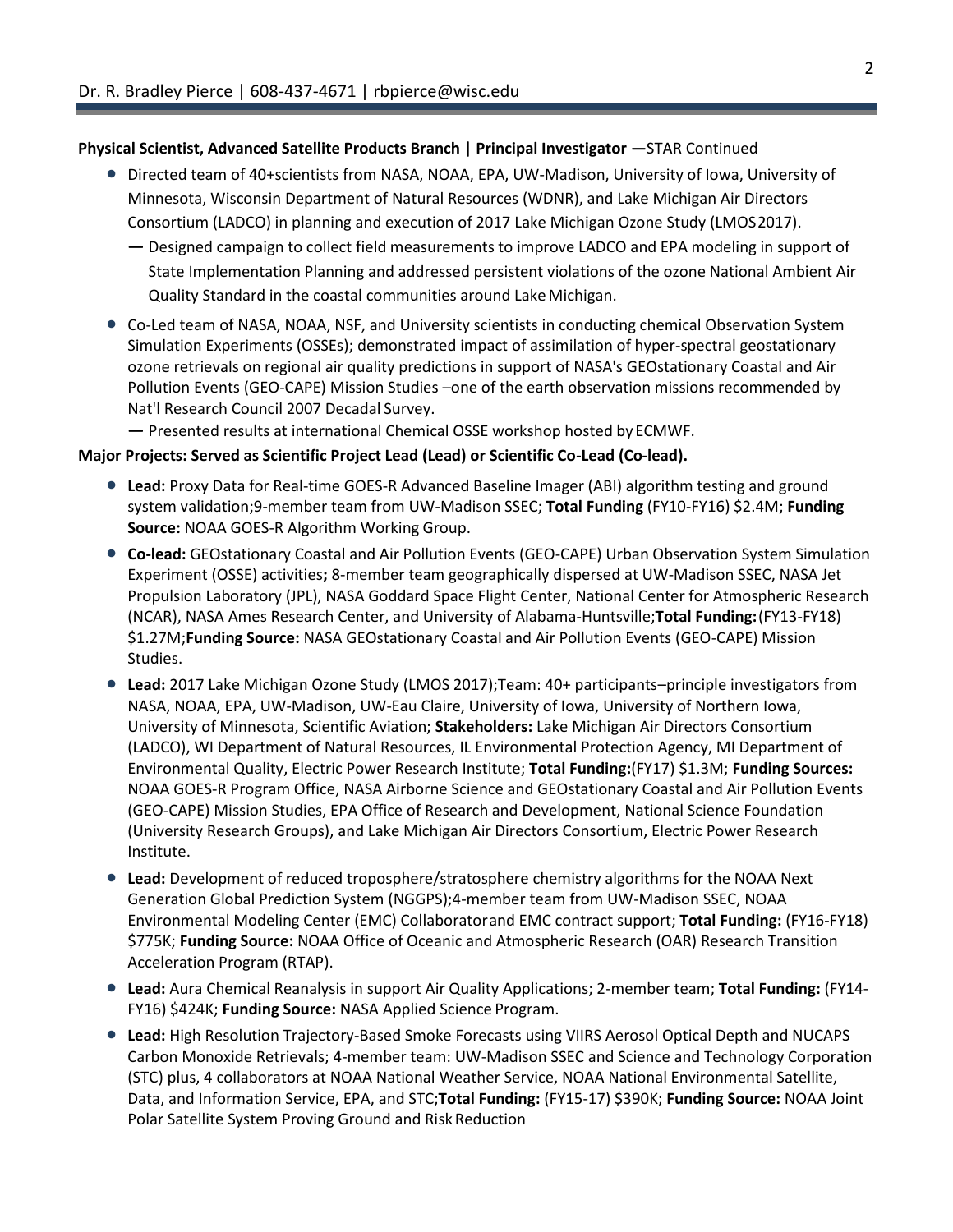#### **Physical Scientist, Advanced Satellite Products Branch | Principal Investigator —** STAR Continued

- **Lead:** Tropospheric Emissions: Monitoring of Pollution (TEMPO) Science Team Air Quality Modeling and Data Assimilation; 2-member team–UW-Madison SSEC; **Total Funding:** (FY13-FY21) \$203K;**Funding Source:**  NASA Earth Venture Program
- **Co-lead:** Improved National Emissions Inventory NOx emissions using OMI Tropospheric NO2 retrievals and Potential Impacts on Air Quality Strategy Development; 23-member team–principle investigators from UW-Madison Nelson Institute, UW-Madison SSEC, George Mason University, Georgia Tech, US Forest Service, and University of Colorado; **Stakeholders:**NOAA Air Resources Laboratory, NOAA National Weather Service, NOAA Earth Systems Research Laboratory, EPA Office of Air Quality Planning and Standards, Center for Disease Control and Prevention, Lake Michigan Air Directors Consortium; **Total Funding:**(FY17) \$283K; **Funding Source:** NASA Health and Air Quality Applied Science Team (HAQAST)

## **5-Year CIMSS Funding: Contributed to securing funding and building relations with diversestakeholders.**

- **FY17: \$827K** (NOAA GOES-R3 \$200K, NOAA GOES-R Product Validation \$105K, NOAA JPSS PGRR \$125K, NOAA AC4 FIREX: \$75K, NOAA RTAP: \$147K, NASA GEO-CAPE: \$75K, NASA HAQAST\$100K)
- **FY16: \$979K** (NOAA GOES-R AWG Proxy \$445K, NOAA GOES-R3 \$200K, NOAA JPSS PGRR \$125K, NASA Aura Science Team: \$134K, NASA GEO-CAPE: \$75K)
- **FY15: \$922K** (NOAA GOES-R AWG Proxy: \$593K, NOAA JPSS PGRR \$75K, NASA AQAST: \$44K, NASA Aura Science Team: \$145K, NASA GEO-CAPE: \$65K)
- **FY14: \$850K** (NOAA GOES-R AWG Proxy: \$593K, NASA AQAST: \$42K, NASA Aura Science Team: \$145K, NASA GEO-CAPE: \$70K)
- **FY13: \$766K** (NOAA GOES-R AWG Proxy: \$280K, NOAA GOES-R Cal/Val: \$301K, NASA AQAST: \$135K, NASA GEO-CAPE: \$50K)
- $\boxtimes$  Developed and executed budgets over 8 fiscal years totaling \$6.15M.

## NASA Langley Research Center (LaRC), Hampton VA August 2000 – May 2007 August 2000 – May 2007

## **Senior Research Scientist, Atmospheric Science Division**

Led and participated in large-scale, national and international research programs. Served on committees and advisory boards, attended professional society affairs, and participated in other public activities representing NASA. Led research projects involving model development, new data analysis techniques, participation in field campaigns, and technology definition and implementation. Established research and outreach goals and objectives. Addressed funding needs, managed budgets, and led teams.

Served in lead role in theory team for numerous NASA field missions, which contributed to being honored with 2003 NASA Exceptional Achievement Medal for outstanding contributions to the development of innovative techniques, which enhanced scientific interpretation of airborne measurements of atmospheric constituents.

## **Selected Individual and Group NASA Awards:**

- NASA LaRC Superior Accomplishment Award for outstanding contributions to the success of the MODIS/AIRNow Intensive demonstration project.
- NASA LaRC Superior Accomplishment Award for outstanding success in establishing leadership roles for Langley in Earth Science Enterprise's national applications area of Aviation Safety, Energy Forecasting, and Air Quality Management.
- NASA LaRC Superior Accomplishment Award for outstanding performance in the establishment and development of the Infusing satellite Data into Environmental air quality Applications (IDEA)project.
- NASA LaRC Superior Accomplishment Award for outstanding performance in the development and utilization of the Regional Air Quality Modeling System (RAQMS).
- **NASA Group Achievement Award for the SOLVE Science Team.**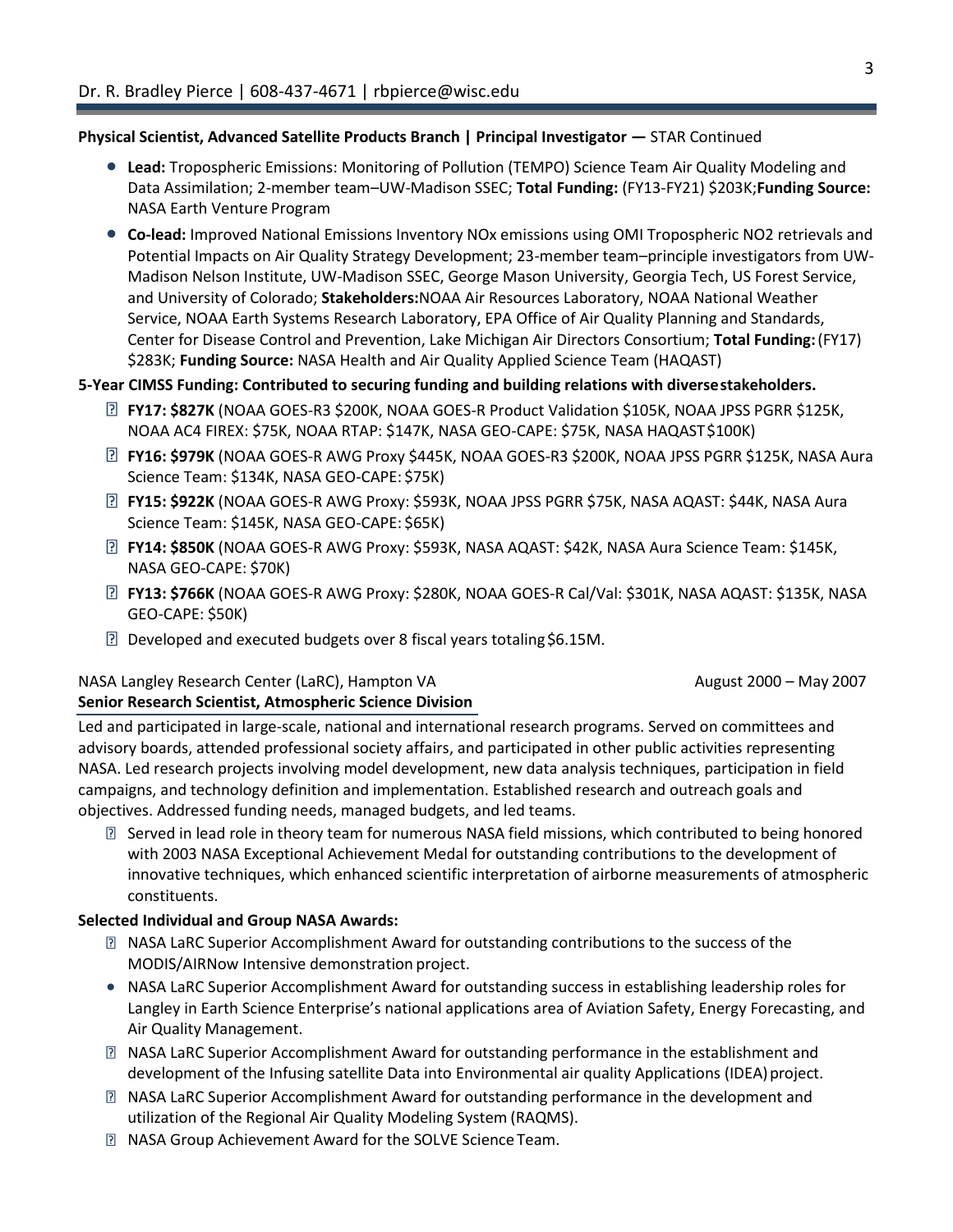#### **Selected Individual and Group NASA Awards — Continued**

- **I** NASA LaRC Superior Accomplishment Award for outstanding contributions during the Transport and Chemical Evolution over the Pacific (TRACE-P) Mission.
- **NASA Group Achievement Award for the INTEX-NA Science Team.**
- NASA Group Achievement Award in recognition of exceptional achievement in developing thehighly successful air quality, aviation weather, and energy management applications for the earth science enterprise.

## **SCIENCE TEAMS | COMMITTEES |WORKING GROUP MEMBERSHIPS**

- Member of the NASA Health and Air Quality Applied Science Team (HAQAST) (2017-Present)
- Member of the NOAA Next Generation Global Prediction System (NGGPS) Aerosol and Composition Team (2016-Present)
- **Z** Collaborator on UW2020 RECORDS: Reserve Energy Co-Optimization with Real-time Data from Satellites (2016-Present)
- Member of the NOAA Fire Influence on Regional and Global Environments Experiment (FIREX) Steering Committee (2015-Present)
- Member of the Lake Michigan Air Directors Consortium (LADCO) 2017 Lake Michigan Ozone Study (LMOS 2017) Steering Group (2015-Present)
- Member of the NOAA Joint Polar Satellite System (JPSS) Proving Ground(2014-Present)
- Member of the NASA Tropospheric Emissions: Monitoring of Pollution (TEMPO) Science Team (2013- Present)
- Member of the Task Force on Hemispheric Transport of Air Pollution Phase 2 (HTAP2)(2012-Present)
- Member of the NOAA Grid-point Statistical Interpolation (GSI) Review Committee(2012-Present)
- Member US EPA Stratospheric Intrusion Working Group (2012-Present)
- Member of the NASA/NOAA Joint Center for Satellite Data Assimilation (JCSDA) Atmospheric Composition Working Group (2010-Present)
- Member of the NASA Geostationary Coastal Ocean and Air PollutionEvents (GEO-CAPE) Science Working Group (2009-Present)
- Member of the NOAA GOES-R Algorithm Working Group (AWG) (2008-Present)
- Member of the NASA Air Quality Applied Science Team (AQAST) (2012-2016)
- **Member of the NASA Aura Science Team (2014-2016)**
- Member of the NSF Tropical Ocean tRoposphere Exchange of Reactive halogen species and Oxygenated VOC (TORERO) Science Team (2012)
- Member of the NOAA Research at the Nexus of Air Quality and Climate Change (CalNex) ScienceTeam (2010)
- Member of the NOAA Volcanic Ash Working Group (VAWG) Science Team(2009)
- Member of the NOAA Aerosol, Radiation, and Cloud Processes affecting Arctic Climate (ARCPAC) Science Team (2008)
- Member of the Committee on Earth Observation Satellites (CEOS) Atmospheric Chemistry Constellation (ACC) Global Fire and Aerosol Forecasting Demonstration (2007-2009)
- Member of the NOAA Texas Air Quality Study (TEXAQS) Science Team(2006)
- Member of the NASA Intercontinental Chemical Transport Experiment (INTEX-NA) Science Team (2004- 2006)
- Member of the NASA Transport and Chemical Evolution over the Pacific (TRACE-P) Science Team(2001)
- Member of the NASA Stratospheric Aerosol and Gas Experiment (SAGE) III Ozone Loss and Validation Experiment (SOLVE) Science Team(2001)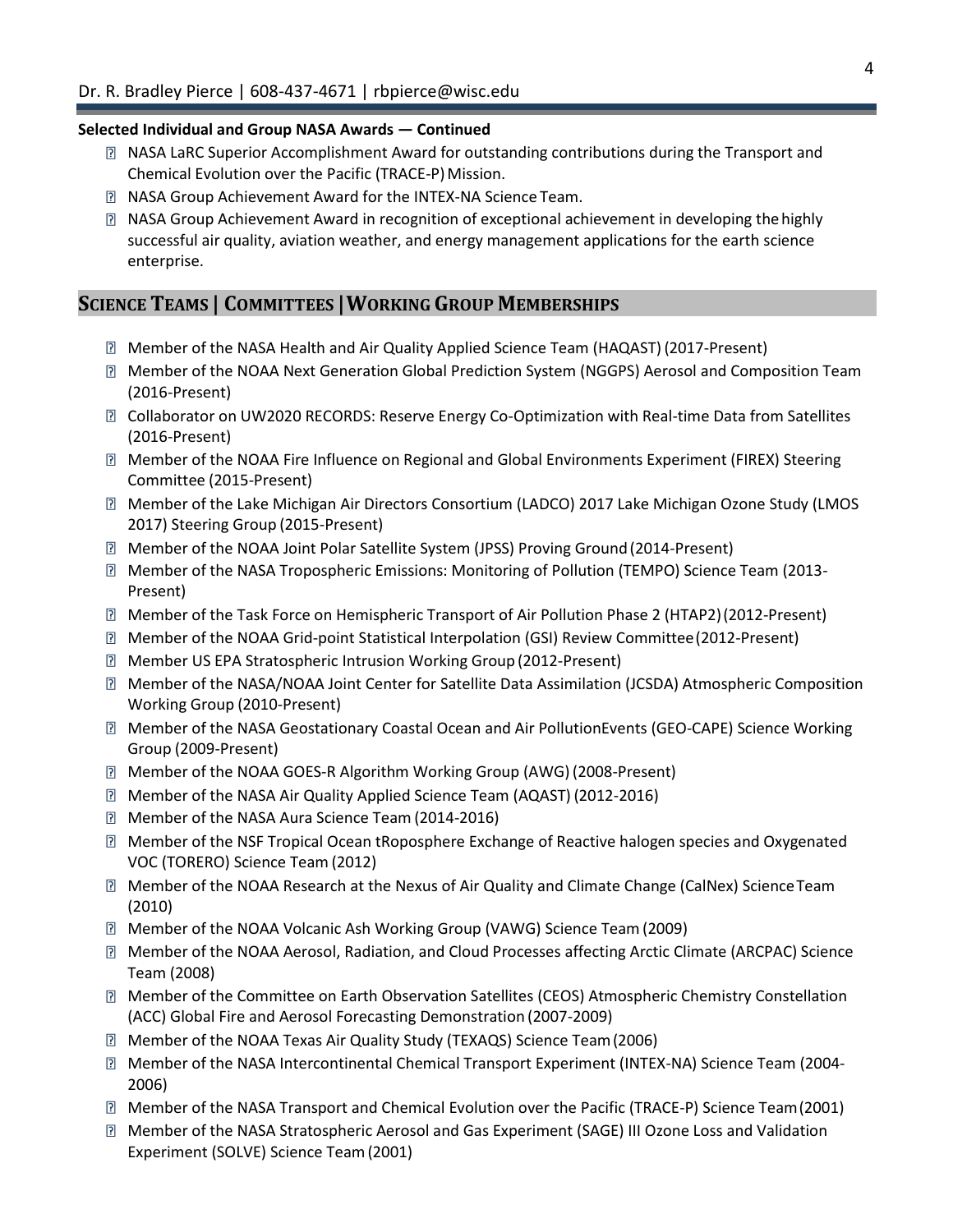#### **SEMINARS | INVITED LECTURES**

- Lecture "High-Resolution IDEA-I VIIRS/NUCAPS trajectory forecasts" at Fall AGU(2016)
- Lecture "JPSS Observations of Intercontinental Pollution and Atmospheric River Transport Processes during the 2016 NOAA El Niño Rapid Response (ENRR) Field Campaign" at Fall AGU(2016)
- Lecture "Regional O3 OSSEs for the GEO-CAPE Mission" at the Second Atmospheric Composition Observation System Simulation Experiments (OSSE) Workshop hosted by ECMWF (2016)
- Lecture "NOAA JPSS and GOES Fire Products" at the WMO International Global Atmospheric Chemistry (IGAC) Interdisciplinary Biomass Burning Initiative (IBBI) workshop (2016)
- Lecture "Development of an Aura Chemical Reanalysis in support Air Quality Applications" at the 2015 AGU Fall meeting (2015)
- Lecture "AQAST NOAA/NESDIS liaison highlights and planning for a future Great Lakes airborne mission" at the 2016 Midwest and Central States Air Quality Workshop (2016)
- Lecture "Satellite data, modeling, and planned field study for better characterising wildfire impacts (FIREX)" at the 2016 Midwest and Central States Air Quality Workshop (2016)
- Lecture "Evaluation of NUCAPS CO Retrieval and High-Resolution Smoke Trajectory Forecasting" at the 2016 NOAA JPSS Annual Meeting (2016)
- Lecture "Real-time aerosol data assimilation experiments during the 2014 FRAPPE/DISCOVER-AQ field mission" at the 2014 AGU Fall meeting (2014)
- Lecture "Real-time depiction of stratospheric intrusions in RAQMS/WRF-Chem" at the Western Region Air Quality Modeling Conference (2014)
- Lecture "Trans-boundary Ozone Pollution: A Global Chemical and Aerosol Data Assimilation Perspective" at the Transboundary Ozone Pollution Conference (2014)
- Lecture "Nested Global and Regional Scale Modeling of the Impacts of Intercontinental Pollution Transport and Stratospheric Intrusion on Surface Air Quality in the Western US" at the Meteorology And Climate Modeling for Air Quality (MAC-MAQ) Conference (2014)
- Lecture "Aerosol/Chemical Data Assimilation" Joint Center for Satellite Data Assimilation Colloquium (2012)
- **Seminar "Real-time aerosol data assimilation experiments during the 2014 FRAPPE/DISCOVER-AQ field** mission" UW AOS Colloquium (2011)
- Seminar "NOAA ARCPAC field campaign" Valparaiso University Physics Colloquium(2010)
- Seminar "NASA and NOAA airborne field campaigns" for AOS 405 senior student seminar(2010)
- **Seminar "Adventures in NASA and NOAA Flight Campaigns" to the AOS 405 Senior Capstone Seminar** (2009)
- Seminar "Air quality modeling and aerosol assimilation during the ARCPAC field mission" at the Michigan Technical University Remote Sensing Institute Remote SensingSeminar Series(2009)
- Lecture "Constituent and Aerosol Assimilation" during the Joint Center for Satellite Data Assimilation Summer Colloquium (2009)
- Seminar "Real-Time Air Quality Modeling (RAQMS) Chemical and Aerosol Assimilation Studies during the 2008 NOAA Aerosol, Radiation and Cloud Processing affecting Arctic Climate (ARCPAC) field mission" atthe 6th Annual CoRP Science Symposium(2009)
- Lecture "Forecast Improvement with Solar Occultation and Limb Scatter Data Assimilation" at the 4th International Atmospheric Limb Conference and Workshop (2007)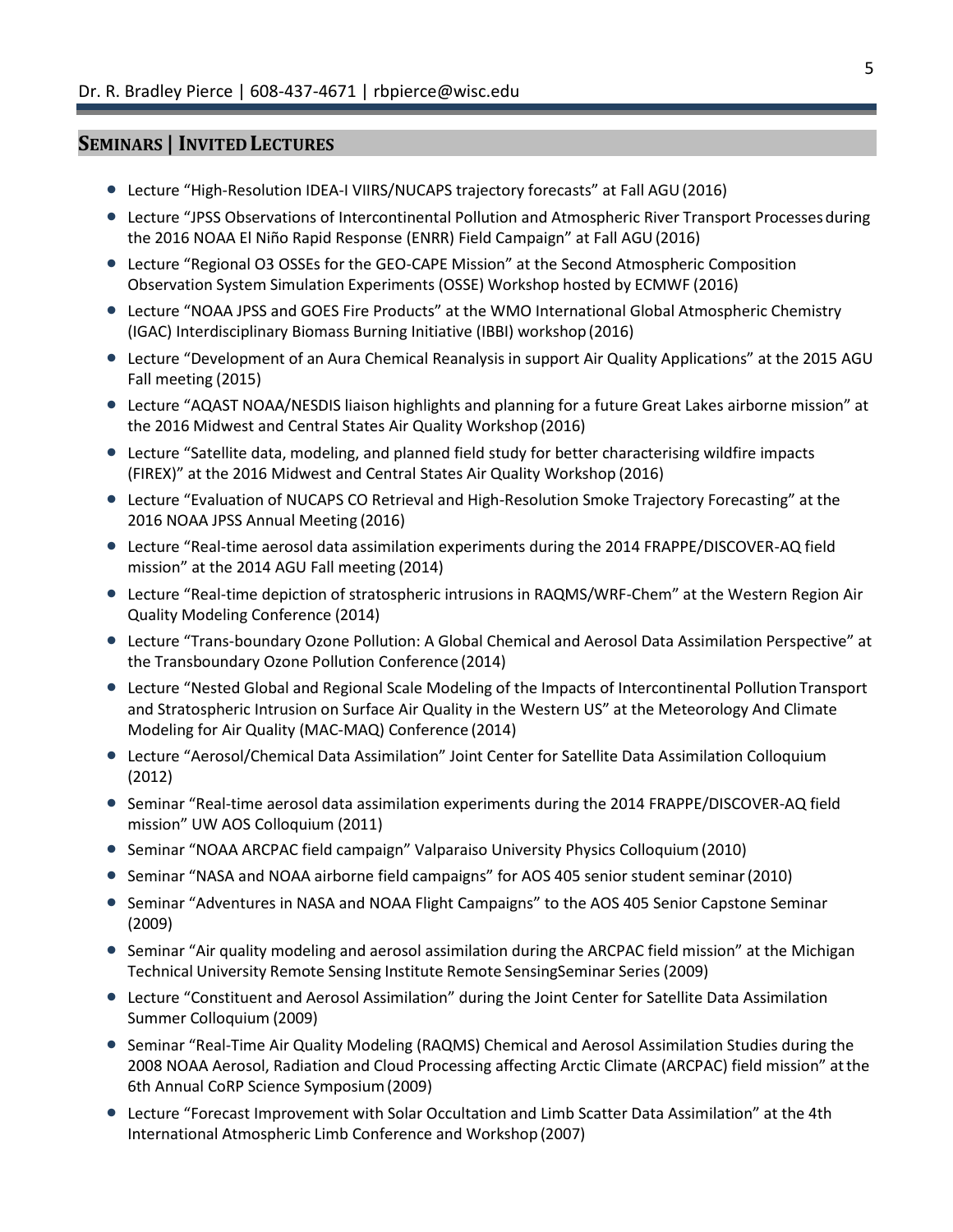## **SEMINARS | INVITED LECTURESCONTINUED**

- Seminar "Global Chemical Data Assimilation Studies During 2006 NASA INTEX-B and NOAA TEXAQS field missions" at NOAA Earth Systems Research Laboratory (2007)
- Seminar "Real-time Air Quality Modeling System" at NOAA Atmospheric Chemical Modeling Workshop (2007)
- Seminar "Chemical data assimilation for air quality forecasting" University of Wisconsin-Madison Department of Atmospheric And Oceanic Science Graduate Student Seminar(2007)

# **SELECTED RECENT PUBLICATIONS—PUBLISHED 100+RESEARCH ARTICLES DURING CAREER**

#### **2017**

- Yates, E. L., Johnson, M. S., Iraci, L. T., Ryoo, J.-M., **Pierce, R. B.,**Cullis, P. D., … Tanaka, T. (2017). An assessment of ground level and free tropospheric ozone over California and Nevada. Journal of Geophysical Research: Atmospheres, 122, 10,089–10,102, https://doi.org/10.1002/2016JD026266
- Langford, A. O.; Alvarex, R. J. II; Brioude, J.; Fine, R.; Gustin, M. S.; Lin, M. Y.; Marchbanks, R. D.; **Pierce, R. B.**; Sandberg, S. P.; Senff, C. J.; Weickmann, A. M., and Williams, E. J.Entrainment of stratospheric air and Asian pollution by the convective boundary layer in the southwestern US.Journal of Geophysical Research-Atmospheres v.122, no.2, 2017, pp1312-1337.
- Huang, M., Carmichael, G. R., **Pierce, R. B.**, Jo, D. S., Park, R. J., Flemming, J., Emmons, L. K., Bowman, K. W., Henze, D. K., Davila, Y., Sudo, K., Jonson, J. E., Tronstad Lund, M., Janssens-Maenhout, G., Dentener, F. J., Keating, T. J., Oetjen, H., and Payne, V. H. (2017), Impact of intercontinental pollution transport on North American ozone air pollution: an HTAP phase 2 multi-model study, Atmos. Chem. Phys., 17, 5721- 5750, https://doi.org/10.5194/acp-17-5721-2017, 2017.
- P. Zoogman, X. Liu, R.M. Suleiman, W.F. Pennington, D.E. Flittner, J.A. Al-Saadi, B.B. Hilton, D.K. Nicks, M.J. Newchurch, J.L. Carr, S.J. Janz, M.R. Andraschko, A. Arola, B.D. Baker, B.P. Canova, C. Chan Miller, R.C. Cohen, J.E. Davis, M.E. Dussault, D.P. Edwards, J. Fishman, A. Ghulam, G. González Abad, M. Grutter, J.R. Herman, J. Houck, D.J. Jacob, J. Joiner, B.J. Kerridge, J. Kim, N.A.Krotkov, L. Lamsal, C. Li, A. Lindfors, R.V. Martin, C.T. McElroy, C. McLinden, V. Natraj, D.O. Neil, C.R. Nowlan, E.J. O׳Sullivan, P.I. Palmer, **R.B. Pierce**, M.R. Pippin, A. Saiz-Lopez, R.J.D. Spurr, J.J. Szykman, O. Torres, J.P. Veefkind, B. Veihelmann, H. Wang, J. Wang, K. Chance (2017),Tropospheric emissions: Monitoring of pollution (TEMPO), In Journal of Quantitative Spectroscopy and Radiative Transfer, Volume 186, 2017, Pages 17-39, ISSN 0022-4073, https://doi.org/10.1016/j.jqsrt.2016.05.008.
- Kuang, S., M. J. Newchurch,M.S. Johnson, L.Wang, J. Burris, **R. B.Pierce,** E. W. Eloranta, I.B. Pollack,M. Graus, J. de Gouw, C. Warneke, T. B. Ryerson, M. Z.Markovic, J. S., HollowayA. Pour-Biazar, G.Huang, X. Liu, N.Feng(2017), Summertime tropospheric ozone enhancement associated with a cold front passage due to stratosphere-to-troposphere transport and biomass burning: Simultaneous ground-based lidar and airborne measurements, J. Geophys. Res. Atmos., 122, 1293-1311, doi:10.1002/2016JD026078.

#### **2016**

- Baukabara,et al. (including **Pierce, Bradley**).S4:An O2R/R2O infrastructure for optimizing satellite data utilization in NOAA numerical modeling systems.A step toward bridging the gap between research and operations. Bulletin of the American Meteorological Society v.97, no.12, 2016, pp2359–2378.
- Saide, P. E., G. Thompson, T. Eidhammer, A. M. da Silva, **R. B. Pierce**, and G. R. Carmichael (2016), Assessment of biomass burning smoke influence on environmental conditions for multi-year tornado outbreaks by combining aerosol-aware microphysics and fire emission constraints, J. Geophys. Res. Atmos., 121, doi:10.1002/2016JD025056.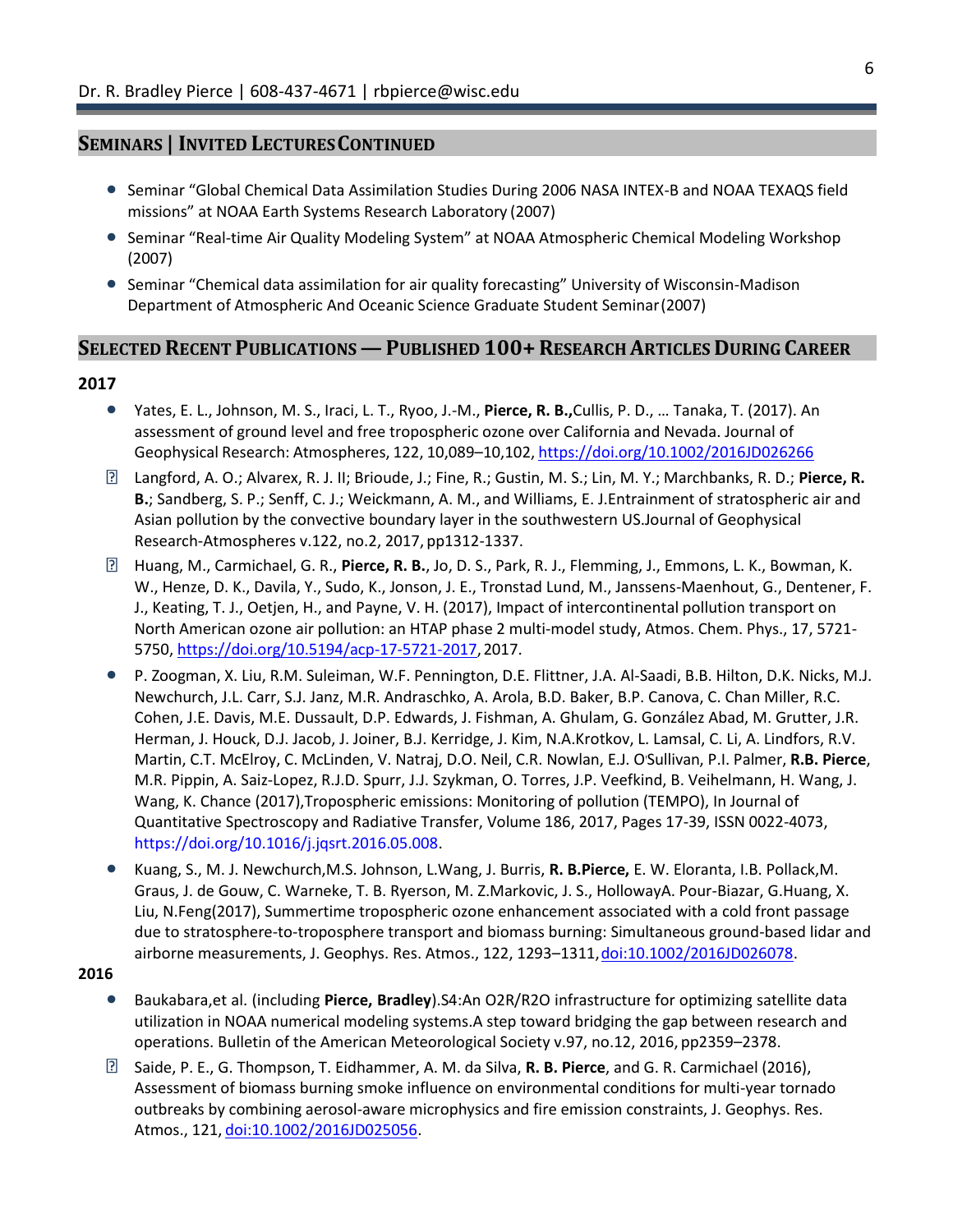## **SELECTED RECENT PUBLICATIONS — CONTINUED**

- 3 Barbara Arvani, **R. Bradley Pierce**, Alexei I. Lyapustin, Yujie Wang, GraziaGhermandi, Sergio Teggi (2016), Seasonal monitoring and estimation of regional aerosol distribution over Po valley, northern Italy, using a high-resolution MAIAC product, Atmos. Environ.141, 106-121, <http://dx.doi.org/10.1016/j.atmosenv.2016.06.037>
- Brunner, J., **Pierce, R. B**., & Lenzen, A. (2016). Development and Validation of Satellite-Based Estimates of Surface Visibility. Atmospheric Measurement Techniques, 9(2), 409-422.[10.5194/amt-9-409-2016]
- Yuzo Miyazaki, Sean Coburn, Kaori Ono, David T. Ho, **R. Bradley Pierce**, Kimitaka Kawamura, Rainer Volkamer: Contribution of dissolved organic matter to submicron water-soluble organic aerosols in the marine boundary layer over the eastern equatorial Pacific. Atmospheric Chemistry and Physics 03/2016;DOI:10.5194/acp-2016-164
- L. L. Pan, E. L. Atlas, R. J. Salawitch, S. B. Honomichl, J. F. Bresch, W. J. Randel, E. C. Apel, R. S.Hornbrook, A. J. Weinheimer, D. C. Anderson, S. J. Andrews, S. Baidar, S. P. Beaton, T. L. Campos, L. J. Carpenter, D. Chen, B. Dix, V. Donets, S. R. Hall, T. F. Hanisco, C. R. Homeyer, L. G. Huey, J. B. Jensen, L. Kaser, D. E. Kinnison, T. K. Koenig, J-F Lamarque, C. Liu, J. Luo, Z.J. Luo, D. D. Montzka, J. M. Nicely, **R. B. Pierce**, D. D. Riemer, T. Robinson, P. Romashkin, A. Saiz-Lopez, S. Schauffler, O. Shieh, M. H. Stell, K. Ullmann, G. Vaughan, R. Volkamer, G. Wolfe: The Convective Transport of Active Species in the Tropics (CONTRAST) Experiment. Bulletin of the American Meteorological Society 03/2016;DOI:10.1175/BAMS-D-14-00272.1
- Pao Baylon, Daniel A Jaffe, **R Bradley Pierce**, Mae Sexauer Gustin: Inter-annual variability in baseline ozone and its relationship to surface ozone in the western U.S. Environmental Science & Technology 02/2016;DOI:10.1021/acs.est.6b00219
- Daniel C. Anderson, Julie M. Nicely, Ross J. Salawitch, Timothy P. Canty, Russell R. Dickerson, Thomas F. Hanisco, Glenn M. Wolfe, Eric C. Apel, Elliot Atlas, Thomas Bannan, Stephane Bauguitte, Nicola J. Blake, James F. Bresch, Teresa L. Campos, Lucy J. Carpenter, Mark D. Cohen, Mathew Evans, Rafael P.Fernandez, Brian H. Kahn, Douglas E. Kinnison, Samuel R. Hall, Neil R.P. Harris, Rebecca S. Hornbrook, Jean-Francois Lamarque, Michael Le Breton, James D. Lee, Carl Percival, Leonhard Pfister, **R. Bradley Pierce**, Daniel D. Riemer, Alfonso Saiz-Lopez, Barbara J.B. Stunder, Anne M. Thompson, Kirk Ullmann, Adam Vaughan, Andrew J. Weinheimer: A pervasive role for biomass burning in tropical high ozone/low water structures. Nature Communications 01/2016; 7.DOI:10.1038/ncomms10267

#### **2015**

- John T. Sullivan, Thomas J. McGee, Anne M. Thompson, **Robert B. Pierce**, Grant K. Sumnicht, Laurence W. Twigg, Edwin Eloranta, Raymond M. Hoff: Characterizing the Lifetime and Occurrence of Stratospheric-Tropospheric Exchange Events in the Rocky Mountain Region Using High-Resolution Ozone Measurements. Journal of Geophysical Research Atmospheres 12/2015; 120(24):n/a-n/a. DOI:10.1002/2015JD023877
- M. Huang, D. Tong, P. Lee, L. Pan, Y. Tang, I. Stajner, **R. B. Pierce**, J. McQueen, J. Wang: Toward enhanced capability for detecting and predicting dust events in the Western United States: the Arizona Case Study. Atmospheric Chemistry and Physics 11/2015; 15(21):12595-12610. DOI:10.5194/acp-15-12595-2015
- Wang, S-Y., J.A. Schmidt, S. Baidar, S. Coburn, B. Dix, T.K. Koenig, E.C. Apel, D. Bowdalo, T.L. Campos, E. Eloranta, M.J. Evans, J.P. diGangii, M.A. Zondlo, R-S. Gao, J.A. Haggerty, S.R. Hall, R.S. Hornbrook, D.J. Jacob, B. Morley, **B.R. Pierce**, M. Reeves, P.A. Romashkin, A terSchure, and R. Volkamer, Active and Widespread Halogen Chemistry in the Tropical and Subtropical Free Troposphere, Proc. Natl. Acad. Sci., Published online June 29, 2015, doi:10.1073/pnas.1505142112.
- Langford, A.O., **R. B. Pierce**, and P. J. Schultz (2015), Stratospheric intrusions, the Santa Ana winds, and wildland fires in Southern California, Geophys. Res. Lett., 42, 6091–6097, doi:10.1002/2015GL064964